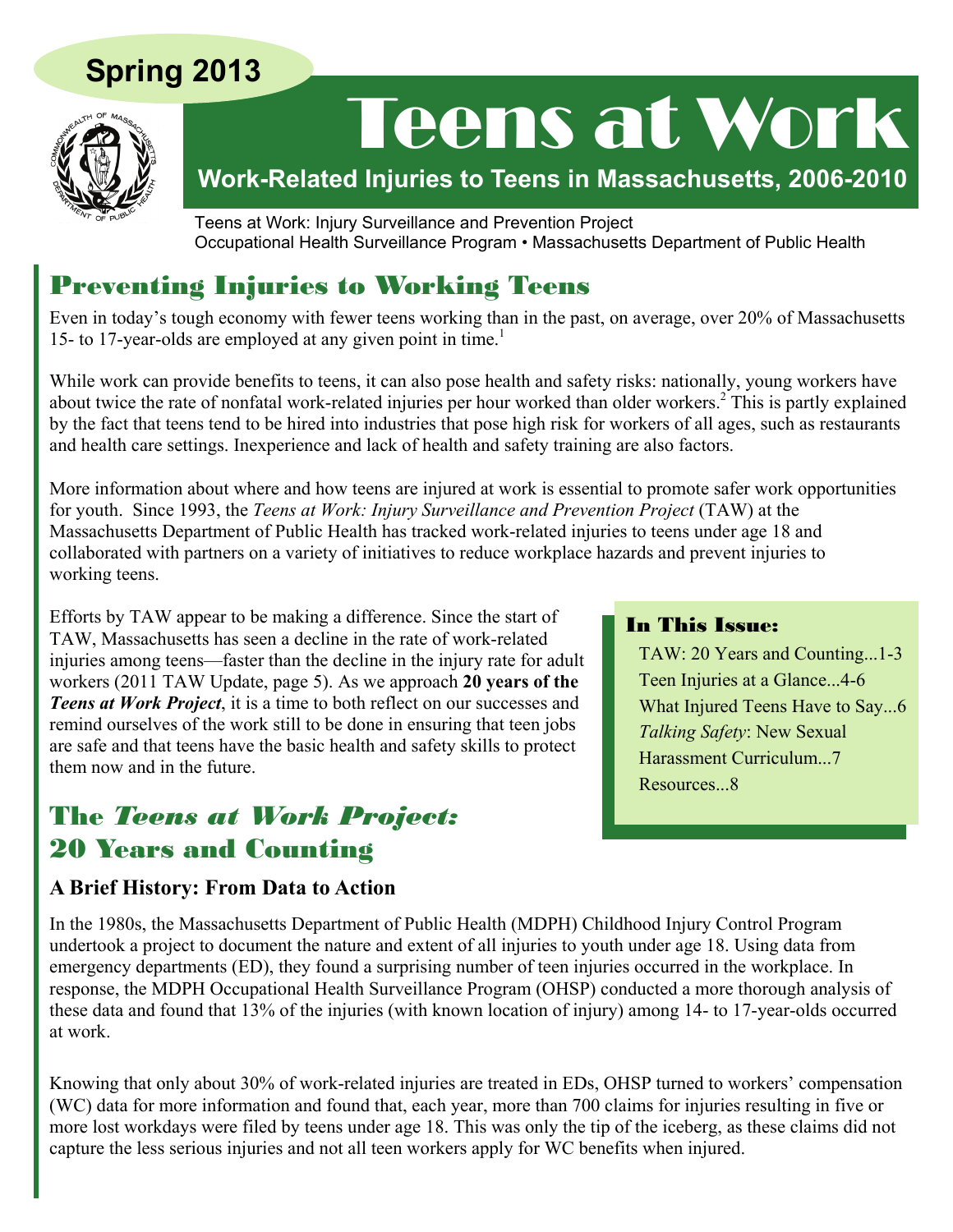# The *Teens at Work Project:* 20 Years and Counting (cont.)

Comparing the WC and ED data sets proved that neither system revealed the full extent of teen worker injuries, and that the injury picture varied depending upon which data source was used. According to WC data, strains and sprains were the most common injuries to teen workers, whereas lacerations were most frequent in EDs.

Recognizing that each data set provided a discrete piece of the teen worker-injury puzzle, in 1992, OHSP set out to develop a comprehensive surveillance system that would use multiple data sources to identify work-related injuries to teens. That year, OHSP was successful in adding work-related injuries to persons under age 18 to the list of health conditions that health care providers and hospitals are required to report to MDPH.

In 1993, OHSP received federal funding from the Centers for Disease Control and Prevention's National Institute for Occupational Safety and Health (CDC-NIOSH) to develop a surveillance system for workrelated injuries to youth under the age of 18 and use data to target interventions.

#### This system became *Teens at Work* **(TAW)**.

TAW uses multiple data sources, including WC claims and hospital records, to identify cases of teen work injuries, and collects additional data through follow-up interviews with injured teens. Since TAW began, surveillance activities have been used for action (Figure 1): findings have guided a range of educational, policy, and technological interventions to reduce injuries to working teens in Massachusetts.

**Figure 1.** *Teens at Work Project* timeline of intervention highlights, Massachusetts, 1993-2013



2 *Teens at Work: Injury Surveillance and Prevention Project |* www.mass.gov/dph/teensatwork *|* teens.atwork@state.ma.us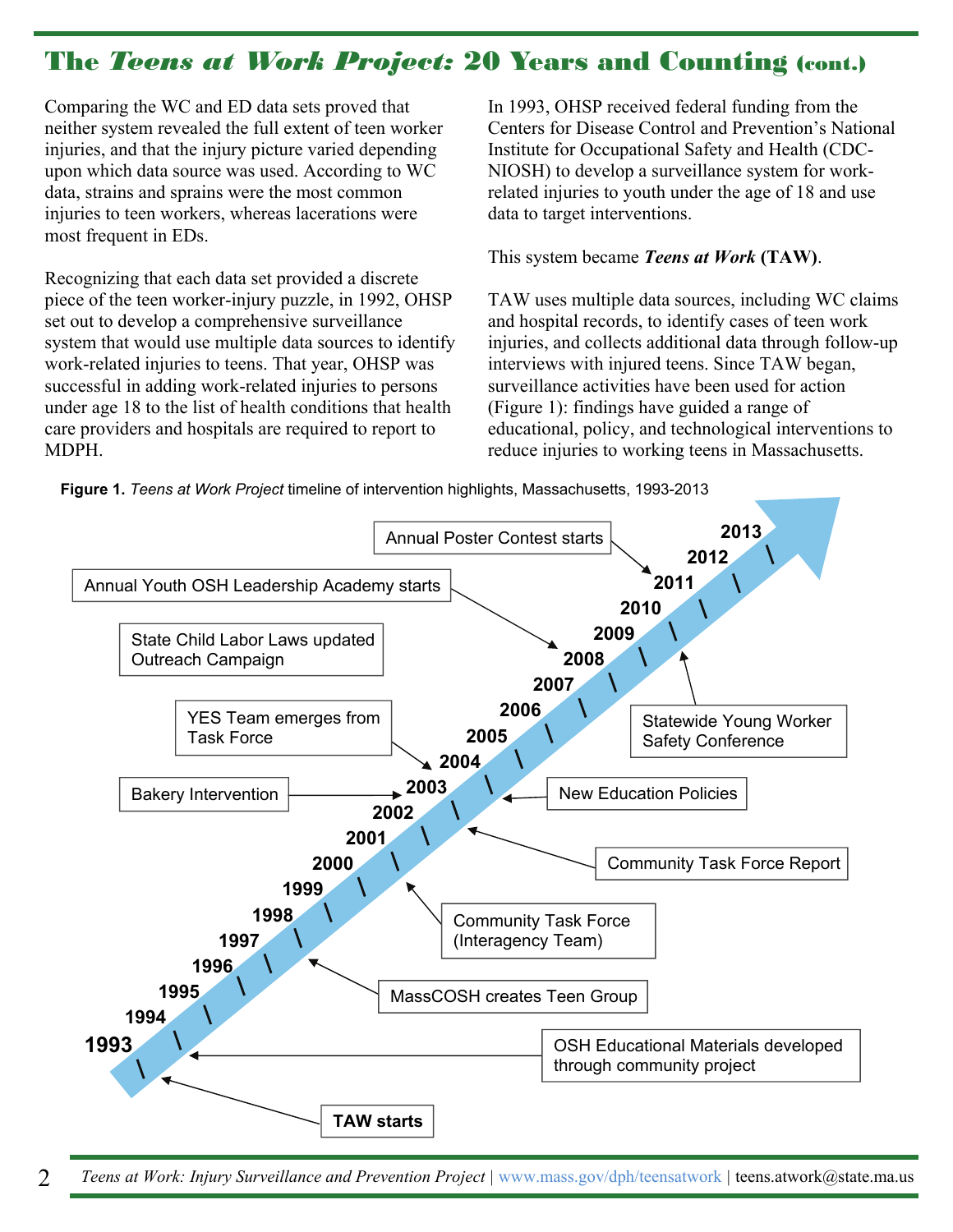#### Educating the community

One of the first intervention activities was a community-based project in Brockton, MA, working with schools, employers, health care providers, teens, and parents to promote teen worker safety. As a first step, TAW developed **educational materials** on workplace health and safety for each of the different audiences. Updated versions of these materials continue to be disseminated today (in the thousands). TAW also developed a 3-hour interactive curriculum to introduce workplace health and safety to high school students. This set the groundwork for NIOSH's development of a national curriculum, *Talking Safety*, used throughout the country today.

#### Developing an action plan

In 2001, TAW helped facilitate the Massachusetts Young Worker Initiative (MYWI), a community initiated **task force** that included representatives from youth, community and health care organizations, employers, parents, schools, and unions, with input from government agencies. In 2003, MYWI released a **blueprint for action** to reduce injuries to working teens and to help ensure positive and safe work experiences for youth.

#### Collaboration across agencies

Since the release of the MYWI report, representatives from state and federal agencies in Massachusetts, now called the Youth Employment & Safety Team (**YES Team),** continue to meet quarterly to collaborate on outreach activities. A major YES Team success was the organization of its **2010 statewide conference**, "Health and Safety: An Employability Skill for Young Workers, Today and Tomorrow." The conference brought together over 200 educators in comprehensive and vocational high schools as well as youth serving agencies, to share information and provide participants with tools for promoting workplace health and safety as a lifetime employability skill for youth.



Over the past 20 years TAW has influenced **changes in the educational frameworks**  used by MA vocational schools to include health and safety requirements. In addition, the Work-Based Learning Plan used by high schools for work-based

learning experiences includes understanding the health and safety of the workplace as a core competency students should learn during the placement.

## Changing policy and practice

The Massachusetts Coalition for Occupational Safety and Health (MassCOSH) **Teens Lead @ Work**  (TL@W) Peer Leaders used TAW surveillance data to advocate for **updated child labor laws** in the state that went into effect in 2007. Beginning in 2008 TL@W has hosted an annual 3-day youth health and safety **leadership academy** with partial funding from MDPH.

Data collected by TAW have led to **coffee equipment redesign** in one national bakery franchise after repeated injuries due to the equipment were identified.

## Engaging teens throughout the state

Since 2011 through the *Safe Jobs for Youth Poster Contest*, a joint effort of the MA YES Team and MassCOSH, TAW has helped to broaden awareness about young worker health and safety among teens, their families, schools and communities*.* 

This year's first place poster, designed and chosen by



*Poster Design by Shari Coté, Age 16* 

teens, linked data to action in its message: "Don't Be a Statistic—Learn more about teen safety in the workplace." The timing couldn't be more perfect given TAW's history of using data to make a difference.

Special thanks to CDC-NIOSH for ongoing support of the *Teens at Work Project*.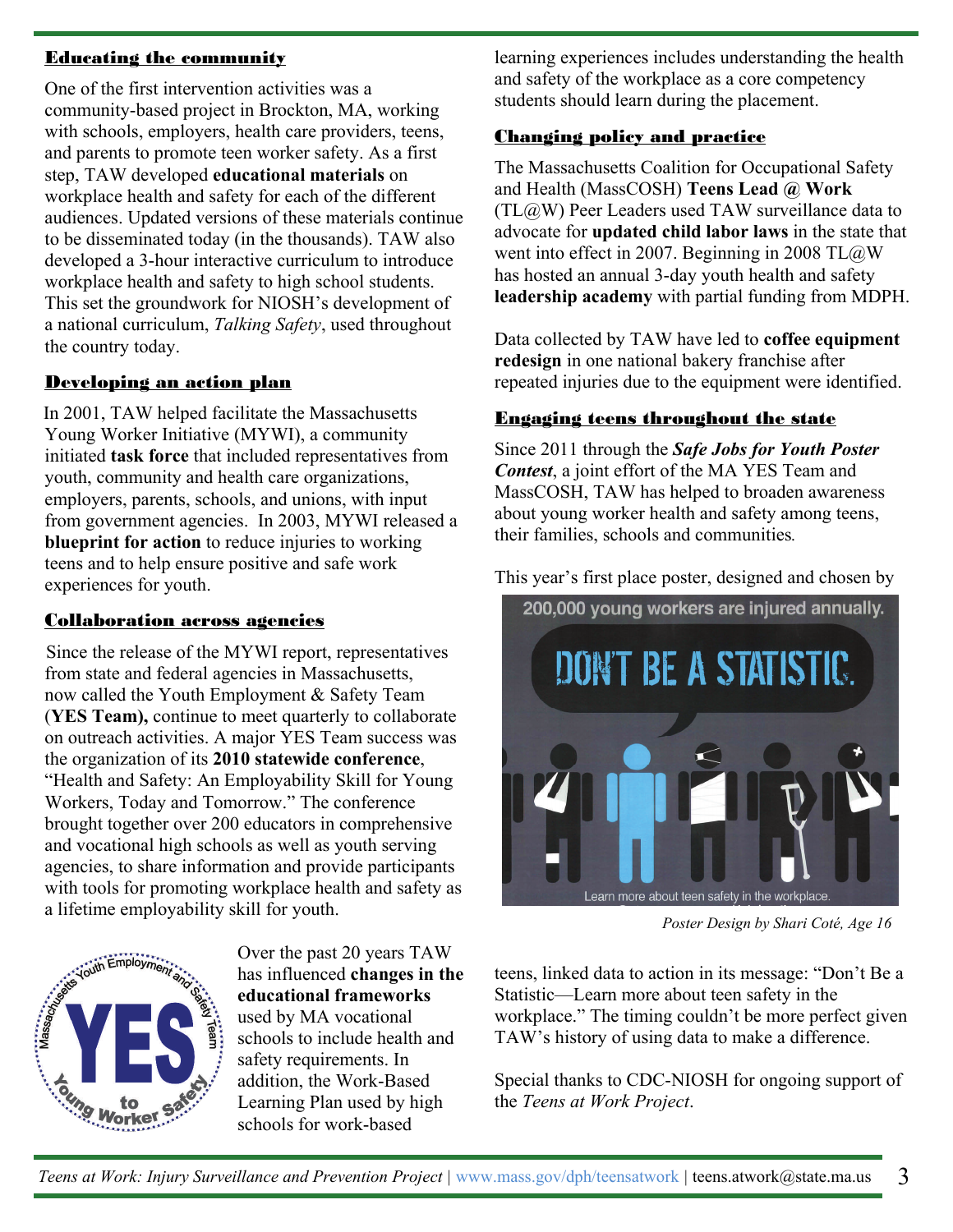# Teen Injuries at a Glance, 2006 - 20103

The *Teens at Work Project* collects data from hospital emergency departments (ED) and workers' compensation (WC) lost wage claims to identify work-related injuries to teens. WC claims are for injuries resulting in five or more days of missed work, while ED injuries can range in severity.

From 2006-2010, there were 2,900 ED visits and 719 WC lost wage claims filed for work-related injuries to teens under age 18.

#### Age and Gender

- 17-year-olds accounted for the majority of work-related injuries to teens under age 18 in both the ED and WC data sources. (Figure 2)
- There were very few injuries to 14- and 15-year-olds, likely explained by the limited types of work in which young teens may legally be employed. (Figure 2)

To view our "Child Labor Laws in Massachusetts" poster, visit our website: www.mass.gov/dph/teensatwork > Educational Materials > Working Teen Pamplets.

#### **"I cut my finger while slicing tomatoes [with a meat slicer].\* My finger slipped and it got cut in 4 places."**

*— 17-year-old pizzeria clerk* 

- *laws prohibit anyone under age18 from using meat slicers at work.*
- Males sustained more work-related injuries and had higher rates of injury than females. (Figures 2 & 3)
- The average annual rate of work-related ED visits for all 15- to 17-year-olds (both male and female) was 2.3 visits per every 100 full-time equivalents; the average annual rate of WC lost wage claims for injuries among this age group was 0.6 injuries per 100 full-time equivalents. (Figure 3)

**Figure 2.** Distribution of work-related injuries to teens under age 18, by age, gender and data source, Massachusetts, 2006-2010

**Emergency Department (n=2900)** 



Note: Cases for which age or gender was missing were not included in the calculations. Source: Teens at Work: Injury Surveillance System, MDPH

**Figure 3.** Average annual rates of work-related injuries among 15- to 17 year-olds, by gender and data source, Massachusetts, 2006-2010



Source: Teens at Work: Injury Surveillance System, MDPH

*\* Massachusetts and federal child labor*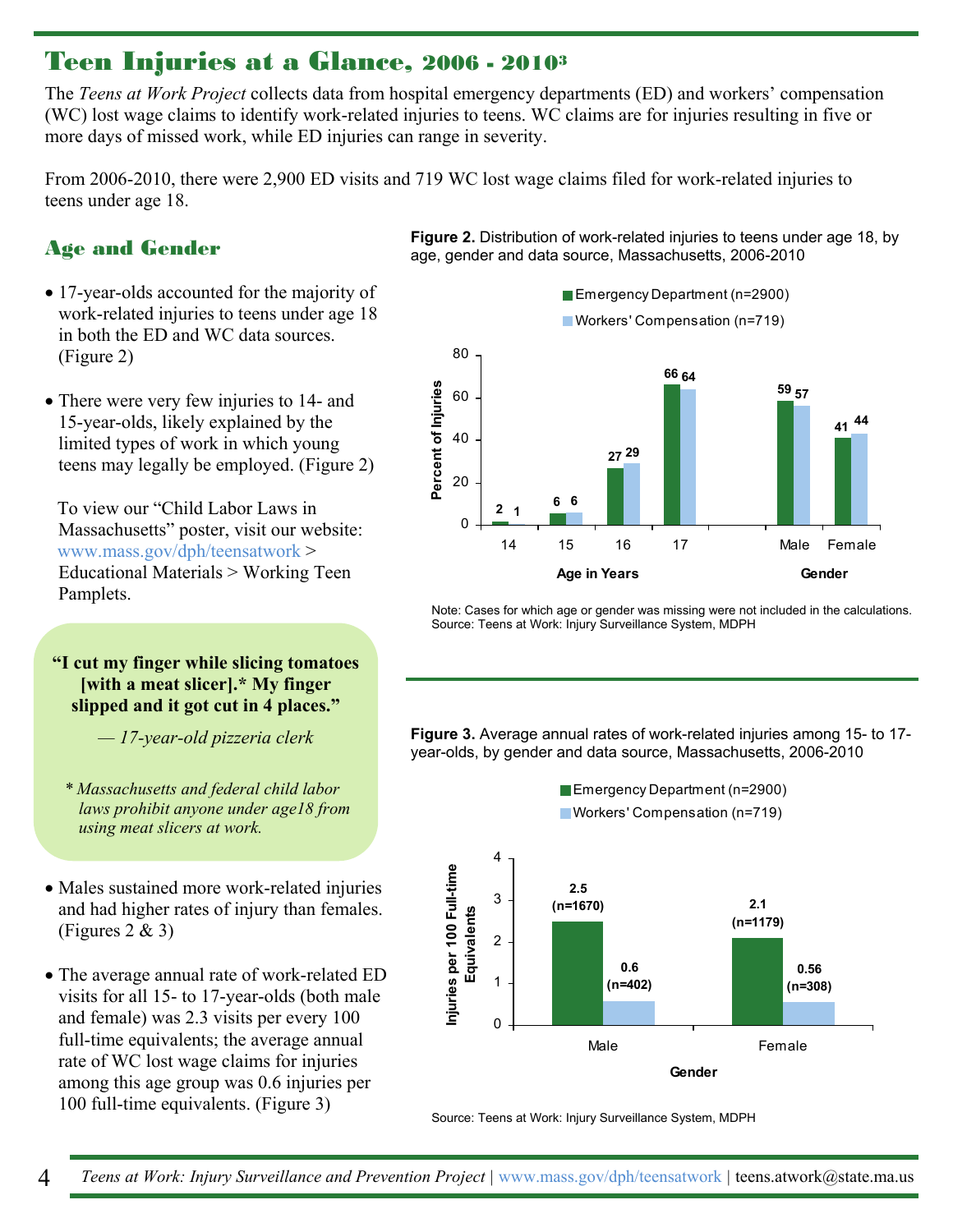### Race and Ethnicity

- Hispanic teens had a higher rate of workrelated injury than non-Hispanic teens, with 2.9 injuries per 100 full-time equivalents for Hispanic teens versus 2.2 for all non-Hispanic teens groups combined. (Figure 4; grouped non-Hispanic rate not shown).
- White non-Hispanic teens had a higher rate of injury than each Black non-Hispanic and Asian non-Hispanic teens. (Figure 4)

**Figure 4.** Average annual rates of ED visits for work-related injuries among 15- to 17-year-olds, by race and ethnicity, Massachusetts, 2006-2010 (n=2900)



Note: In FY2007 the MA Center for Health Information and Analysis implemented new regulations for collecting and coding race/ethnicity in hospital records. Due to the new methods, numbers/rates of ED visits among Hispanics in FY2007 are likely underestimated. Source: Teens at Work: Injury Surveillance System, MDPH

## Fatal Injuries

Three teens under age 18 were fatally injured at work from 2006 through 2010 in Massachusetts:

- ► A 17-year-old was crushed beneath a vehicle that fell off a lift; he was working in his father's auto repair shop.
- ► A 17-year-old was electrocuted when a metal pole he was carrying hit an overhead power line; he was helping his father to dismantle a scaffold.
- ► A 17-year-old fell to his death, while stepping off of a ladder onto the roof of a building.\*
- *\* Massachusetts and federal child labor laws prohibit anyone under age 18 from performing roofing work.*

#### Nature of Injury

• Open wounds, including cuts, were the most common teen worker injury seen in ED data, while sprains were the most common injury for which WC lost wage claims were filed. (Figure 5)

*See page 2 of 'TAW: 20 Years and Counting' for more on the full teen worker-injury puzzle.*

• In addition to sprains, open wound injuries to teens also accounted for a sizable portion of WC lost wage claims. (Figure 5)

**Figure 5.** Distribution of work-related injuries to teens under age 18, by type and data source, Massachusetts, 2006-2010





Note: Cases for which injury type was missing were not included in the calculations. Source: Teens at Work: Injury Surveillance System, MDPH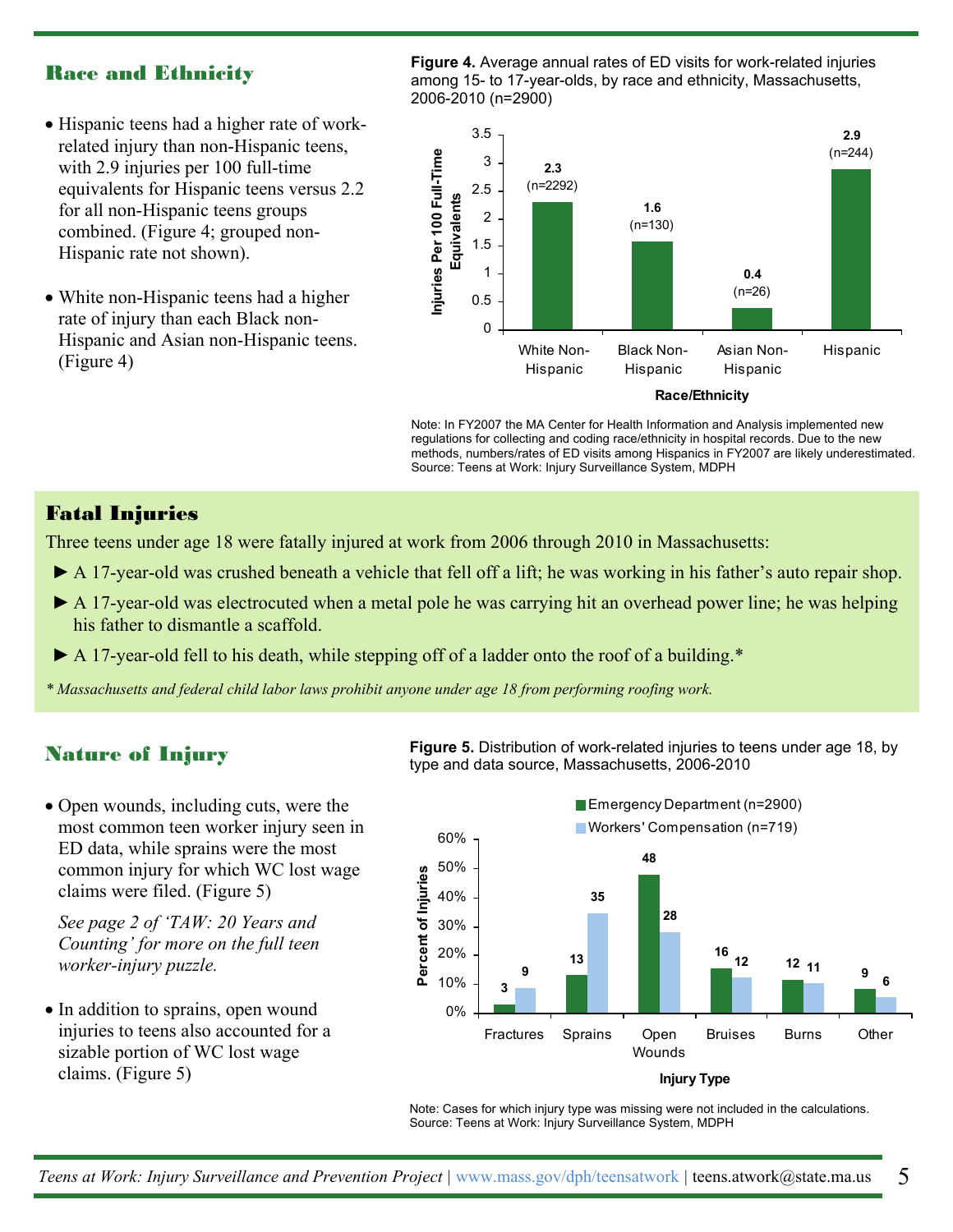# Teen Injuries at a Glance, 2006 - 20103 (continued)

## Industry Type

• The Accommodation and Food Services sector, which includes restaurants, accounted for the greatest number of non-fatal injuries to teen workers. This was closely followed by the Retail Trade sector, which includes grocery stores. (Figure 6)

More detailed fact sheets for each of the following industries are available online:

- Food Service (including restaurants)
- Retail Trade (not including grocery stores)
- Grocery Stores
- Health Care Service
- Construction

#### www.mass.gov/dph/teensatwork >

Educational Materials > Working Teen Pamplets.

**Figure 6.** Distribution of WC lost wage claims for teens under age 18, by industry sector\*, Massachusetts, 2006-2010 (n=719)



# What Injured Teens Have to Say3

*Teens at Work Project* staff completed 331 interviews with young workers injured on the job from 2006 through 2010. While the information from these interviews does not necessarily represent the experience of all young injured workers, it provides important information for targeting prevention efforts. (Figure 7)



#### **Figure 7.** Interviews with teens injured at work in Massachusetts, 2006-2010 (n=331)

Source: Teens at Work: Injury Surveillance System, MDPH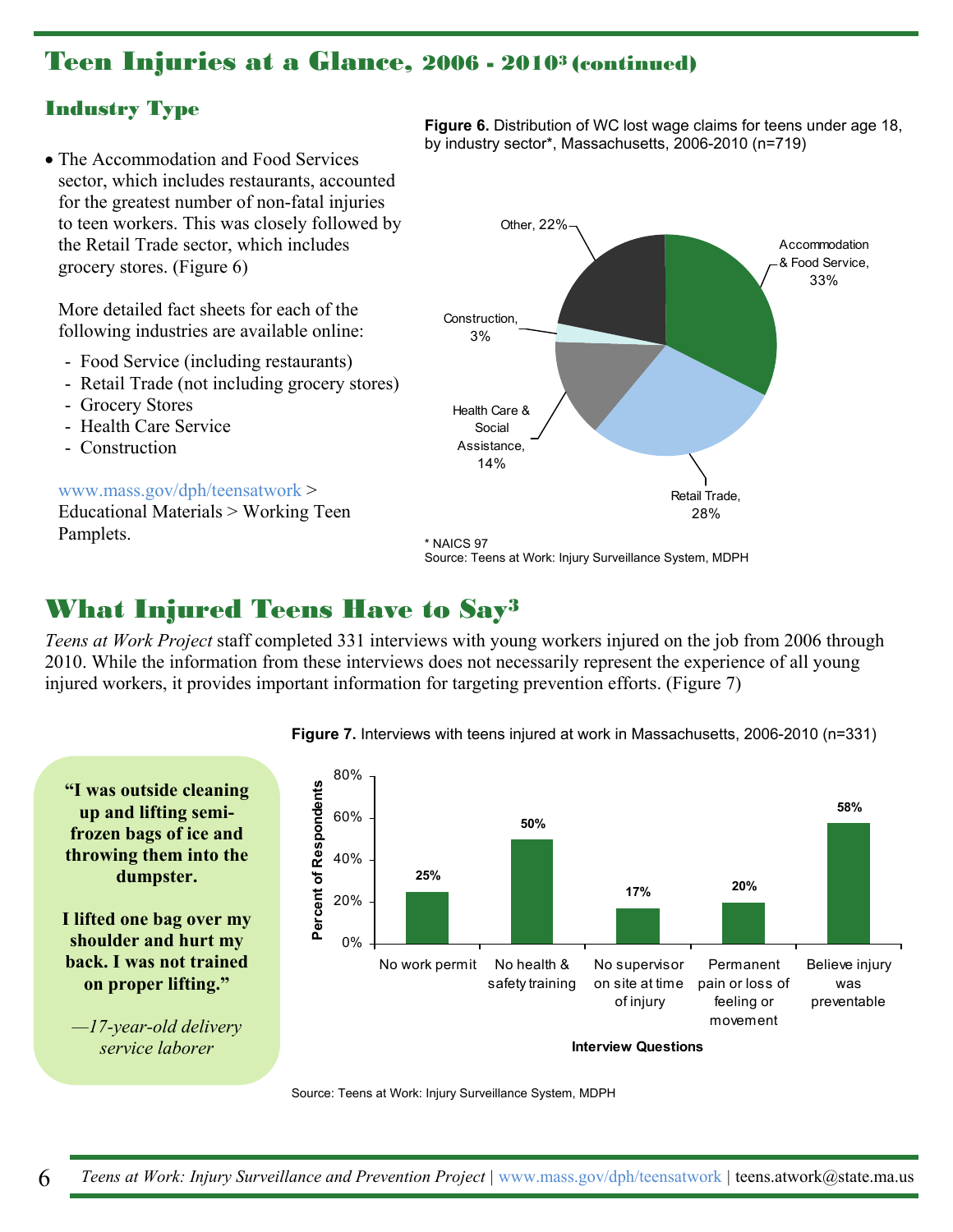# *Talking Safety*: Sexual Harassment Supplementary Lesson

In recent years, there has been increased national awareness and news coverage about sexual harassment experienced by teen workers. Because of the hazards posed by sexual harassment, the *Teens at Work Project*  (TAW) has informally monitored the issue here in Massachusetts, and has more and more frequently heard sexual harassment voiced as a workplace health and safety concern by both teens and young adults.

Teenagers are particularly vulnerable to becoming targets of sexual harassment as they enter the workforce: they are at a power and age disadvantage in comparison to their older supervisors and co-workers, and often unfamiliar with sexual harassment laws and their legal rights.

The topic of sexual harassment is often included in employee orientation programs at many workplaces, but many young workers may not receive this training because they are only working part-time or as part of an internship or work-based learning experience. Other teens may not receive training because they find jobs with



employers that do not have formal sexual harassment policies or training programs in place.

## Lesson Learning Objectives

By the end of this lesson students will be able to:

- Define workplace sexual harassment.
- Identify sexual harassment in the workplace and differentiate between the two types: "quid pro quo" and "hostile work environment."
- List at least one law that protects against workplace sexual harassment.
- Understand steps that employees can take to stop sexual harassment in the workplace.
- Know what to do to get help.

In our 2010 TAW Update, we highlighted the growing number of schools and community organizations using the national curriculum *Youth @ Work: Talking Safety* (2010 Update, page 5), a free, interactive curriculum to help teens build a foundation of workplace health and safety skills (www.cdc.gov/niosh/talkingsafety). We also promoted two Massachusetts-focused Safety Editions—one each in food services and health services—tailored from the original curriculum by TAW to better meet the needs of those who train youth for employment in these specific industries.

TAW has now completed a *Talking Safety* **Sexual Harassment Supplementary Lesson**. It can be used with the original curriculum or one of our safety editions. The lesson was developed for teacher-to-student training and serves as a guide for educators who wish to cover the topic within their classroom or place of training.

TAW's *Talking Safety* Sexual Harassment Supplementary Lesson, as well as the Food Services and Health Services Safety Editions, are available online: www.mass.gov/dph/teensatwork > Educational Materials > Youth @ Work: Talking Safety.

Our community partners, The Boston Area Rape Crisis Center (BARCC) and The Massachusetts Coalition for Occupational Safety & Health (MassCOSH), each also have a curriculum and provide workshops on workplace sexual harassment for teens. Please visit their websites for more information:

BARCC: www.barcc.org/information/educators/high | MassCOSH: www.masscosh.org/node/29

*Teens at Work: Injury Surveillance and Prevention Project | www.mass.gov/dph/teensatwork | teens.atwork@state.ma.us* 7